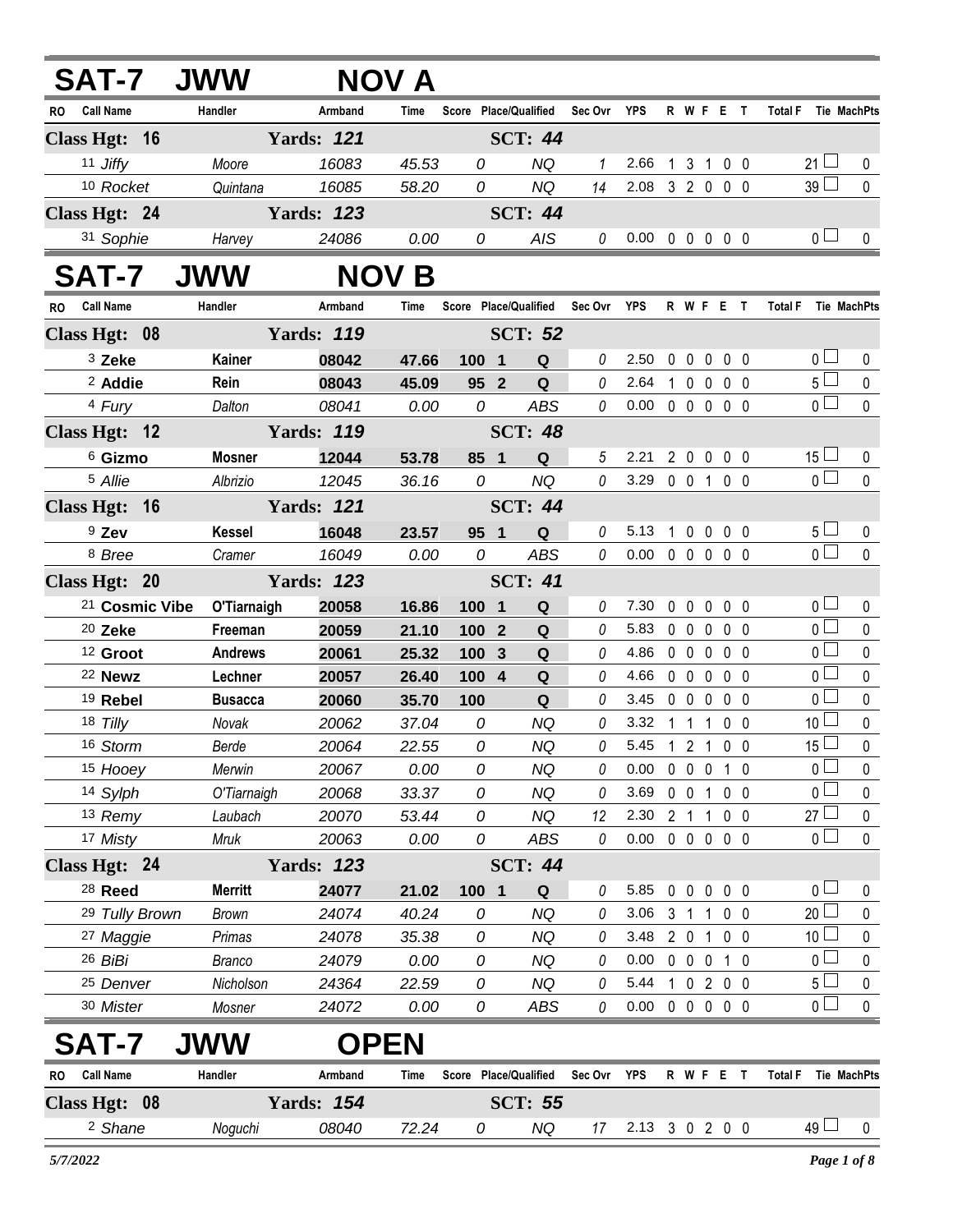| <sup>1</sup> Misty            | Niemann         | 08313             | 64.35 | 0                              | <b>NQ</b>             | 9       | 2.39 2 3 1 0 0             |                |                     |              |                | $43 \Box$                            | 0           |
|-------------------------------|-----------------|-------------------|-------|--------------------------------|-----------------------|---------|----------------------------|----------------|---------------------|--------------|----------------|--------------------------------------|-------------|
| Class Hgt: 12                 |                 | <b>Yards: 154</b> |       |                                | <b>SCT: 51</b>        |         |                            |                |                     |              |                |                                      |             |
| <sup>5</sup> Ginny            | <b>Esherick</b> | 12015             | 45.46 | 100<br>$\overline{\mathbf{1}}$ | Q                     | 0       | 3.39                       | $0\quad 0$     |                     | $\mathbf 0$  | 0 <sub>0</sub> | 0 <sub>0</sub>                       | $\mathbf 0$ |
| <sup>4</sup> Oliver           | De Prospo       | 12017             | 49.96 | 100 2                          | Q                     | 0       | 3.08                       | $0\quad 0$     |                     | $\mathbf 0$  | 0 <sub>0</sub> | 0 <sup>1</sup>                       | $\mathbf 0$ |
| <sup>6</sup> Louie            | Pirrone         | 12013             | 0.00  | 0                              | <b>NQ</b>             | 0       | 0.00                       |                | $0\quad 0\quad 0$   |              | 1 <sub>0</sub> | 0 <sup>1</sup>                       | $\pmb{0}$   |
| <sup>3</sup> Flash            | Sawyer          | 12046             | 66.26 | 0                              | <b>NQ</b>             | 15      | 2.32                       | $1\quad1$      |                     | $\mathbf 0$  | $1\quad0$      | 40 <sup>1</sup>                      | $\pmb{0}$   |
| Class Hgt: 16                 |                 | <b>Yards: 157</b> |       |                                | <b>SCT: 48</b>        |         |                            |                |                     |              |                |                                      |             |
| 13 Winston                    | Walsh           | 16019             | 44.00 | 0                              | <b>NQ</b>             | 0       | 3.57 33 0 0 0 0            |                |                     |              |                | $165 -$                              | 0           |
| 12 Pretzel                    | Reiss, Jr.      | 16020             | 36.61 | 0                              | <b>NQ</b>             | 0       | 4.29                       |                | 200                 |              | 0 <sub>0</sub> | 10 <sup>1</sup>                      | 0           |
| 11 Calli                      | Borowsky        | 16021             | 67.50 | 0                              | <b>NQ</b>             | 19      | 2.33                       |                | 3 2 2               |              | $0\quad 0$     | 63                                   | $\pmb{0}$   |
| 10 Mattie                     | Schroeder       | 16022             | 46.26 | 0                              | <b>NQ</b>             | 0       | 3.39                       |                | $2 \quad 2 \quad 2$ |              | 0 <sub>0</sub> | 20                                   | $\mathbf 0$ |
| <sup>9</sup> Dixie            | Kopstein        | 16052             | 43.87 | 0                              | <b>NQ</b>             | 0       | 3.58                       | $\mathbf 1$    | -1                  | 0            | 0 <sub>0</sub> | 10 <sup>1</sup>                      | 0           |
| 7 Millie                      | Smith           | 16054             | 26.78 | 0                              | <b>NQ</b>             | 0       | 5.86                       |                | $121$               |              | 0 <sub>0</sub> | 15 <sup>1</sup>                      | 0           |
| 14 Baci                       | Papineau        | 16018             | 0.00  | 0                              | <b>ABS</b>            | 0       | 0.00                       |                | $0\quad 0\quad 0$   |              | 0 <sub>0</sub> | 0 <sub>0</sub>                       | $\pmb{0}$   |
| 8 Lindsey                     | Williams        | 16323             | 0.00  | 0                              | ABS                   | 0       | 0.00                       |                | $0\quad 0\quad 0$   |              | $0\quad 0$     | 0 <sub>0</sub>                       | $\pmb{0}$   |
| Class Hgt: 20                 |                 | <b>Yards: 160</b> |       |                                | <b>SCT: 46</b>        |         |                            |                |                     |              |                |                                      |             |
| 21 Whin                       | <b>Gissler</b>  | 20247             | 25.47 | 100<br>$\overline{\mathbf{1}}$ | Q                     | 0       | 6.28                       | $0\quad 0$     |                     | $\mathbf 0$  | 0 <sub>0</sub> | 0 <sub>0</sub>                       | $\mathbf 0$ |
| 26 Sylo                       | <b>Brown</b>    | 20026             | 29.83 | 100 2                          | Q                     | 0       | 5.36                       | $0\quad 0$     |                     | $\mathbf{0}$ | 0 <sub>0</sub> | 0 l                                  | 0           |
| 28 Nova                       | Sarni           | 20023             | 50.13 | 0                              | <b>NQ</b>             | 4       | 3.19                       |                | 200                 |              | $0\quad 0$     | 18 <sup>L</sup>                      | $\pmb{0}$   |
| 27 Amber                      | <b>Burke</b>    | 20024             | 46.17 | 0                              | <b>NQ</b>             | 0       | 3.47                       | $3\quad0$      |                     | 3            | 0 <sub>0</sub> | 15                                   | 0           |
| 24 Mac                        | Wisner          | 20028             | 42.47 | $\mathcal{O}$                  | <b>NQ</b>             | 0       | 3.77                       | 2 <sub>3</sub> |                     | -5           | $0\quad 0$     | 25                                   | 0           |
| 23 Lucy                       | Meyer           | 20029             | 53.55 | 0                              | <b>NQ</b>             | 7       | 2.99                       | 1.             | $\mathbf{1}$        | $\mathbf{0}$ | 0 <sub>0</sub> | 24 <sup>1</sup>                      | 0           |
| <sup>20</sup> Benson          | Franklin        | 20258             | 27.19 | $\mathcal{O}$                  | <b>NQ</b>             | 0       | 5.88                       |                | 0 0 1               |              | $0\quad 0$     | 0 <sup>1</sup>                       | $\pmb{0}$   |
| 19 Miz Biscuit                | Rollins         | 20341             | 56.83 | 0                              | <b>NQ</b>             | 10      | 2.82                       | 3 0            |                     | $\mathbf 0$  | 0 <sub>0</sub> | 35 <sup>5</sup>                      | 0           |
| 18 Boomer                     | Larsen          | 20342             | 34.81 | $\mathcal{O}$                  | <b>NQ</b>             | 0       | 4.60                       |                | -1                  | 1            | 0 <sub>0</sub> | 10 <sup>L</sup>                      | 0           |
| 17 Fisher                     | Snyder          | 20356             | 50.68 | 0                              | <b>NQ</b>             | 4       | 3.16                       | 3 <sub>1</sub> |                     | 1            | 0 <sub>0</sub> | 28 <sup>1</sup>                      | 0           |
| 25 Zen                        | Spampinato      | 20027             | 0.00  | 0                              | <b>ABS</b>            | 0       | 0.00                       | $0\quad 0$     |                     | $\mathbf 0$  | 0 <sub>0</sub> | 0 <sub>0</sub>                       | $\pmb{0}$   |
| 22 Hazel                      | Wisner          | 20236             | 0.00  | 0                              | <b>ABS</b>            | 0       | 0.00                       | 0 <sub>0</sub> |                     | $\mathbf{0}$ | 0 <sub>0</sub> | 0 l                                  | 0           |
| 16 Sky                        | Trabilcy        | 20357             | 0.00  | 0                              | <b>ABS</b>            | 0       | 0.00                       |                | $0\quad 0\quad 0$   |              | 0 <sub>0</sub> | 0 L                                  | $\mathbf 0$ |
| Class Hgt: 24                 |                 | <b>Yards: 160</b> |       |                                | <b>SCT: 48</b>        |         |                            |                |                     |              |                |                                      |             |
| 30 Conway                     | Koster          | 24071             | 0.00  | 0                              | <b>NQ</b>             | 0       | $0.00 \t0 \t0 \t0 \t1 \t0$ |                |                     |              |                | 0 <sub>1</sub>                       | 0           |
| 29 Owens                      | Koster          | 24080             | 44.47 | 0                              | NQ                    | 0       | 3.60 2 2 1 0 0             |                |                     |              |                | $20$ $\Box$                          | $\pmb{0}$   |
| Class Hgt: 24C                |                 | <b>Yards: 160</b> |       |                                | <b>SCT: 46</b>        |         |                            |                |                     |              |                |                                      |             |
| 31 Freedom                    | Pollard         | 24C366            | 33.82 | 0                              | <b>NQ</b>             | 0       | 4.73 2 0 1 0 0             |                |                     |              |                | 10 <sup>1</sup>                      | 0           |
| <b>SAT-7</b>                  | <b>JWW</b>      | EX                |       |                                |                       |         |                            |                |                     |              |                |                                      |             |
| <b>Call Name</b><br><b>RO</b> | Handler         | Armband           | Time  |                                | Score Place/Qualified | Sec Ovr | YPS                        |                |                     | R W F E T    |                | <b>Total F</b><br><b>Tie MachPts</b> |             |
| Class Hgt: 08                 |                 | <b>Yards: 161</b> |       |                                | <b>SCT: 53</b>        |         |                            |                |                     |              |                |                                      |             |
| 24 Journey                    | Schroeder       | 08011             | 0.00  | 0                              | <b>NQ</b>             | 0       | 0.00                       |                |                     | 0 0 0 1 0    |                | 0 <sub>1</sub>                       | 0           |
| 25 Tipsy                      | Simonelli       | 08310             | 0.00  | 0                              | <b>NQ</b>             | 0       | $0.00 \t0 \t0 \t0 \t1 \t0$ |                |                     |              |                | $\overline{0}$                       | $\mathbf 0$ |
| Class Hgt: 12                 |                 | <b>Yards: 161</b> |       |                                | <b>SCT: 50</b>        |         |                            |                |                     |              |                |                                      |             |
| 58 Liza                       | Rifkin-Mamarad  | 12319             | 33.81 | 100 1                          | Q                     | 0       | 4.76                       |                |                     | 00000        |                | 0 <sub>1</sub>                       | 0           |
| 56 Vinny                      | McCay           | 12014             | 32.83 | 0                              | <b>NQ</b>             | 0       | 4.90                       |                |                     | 1 0 0 0 0    |                | 5 <sub>1</sub>                       | $\pmb{0}$   |
| 55 Kindle                     | Potosky         | 12185             | 29.39 | 0                              | <b>NQ</b>             | 0       | 5.48                       |                |                     | 0 0 3 0 0    |                | 0 <sub>0</sub>                       | 0           |
| 57 Gotcha!                    | <b>Matthews</b> | 12322             | 0.00  | 0                              | NQ                    | 0       | 0.00                       | 0 0 0 1 0      |                     |              |                | $\overline{0}$                       | $\pmb{0}$   |
|                               |                 |                   |       |                                |                       |         |                            |                |                     |              |                |                                      |             |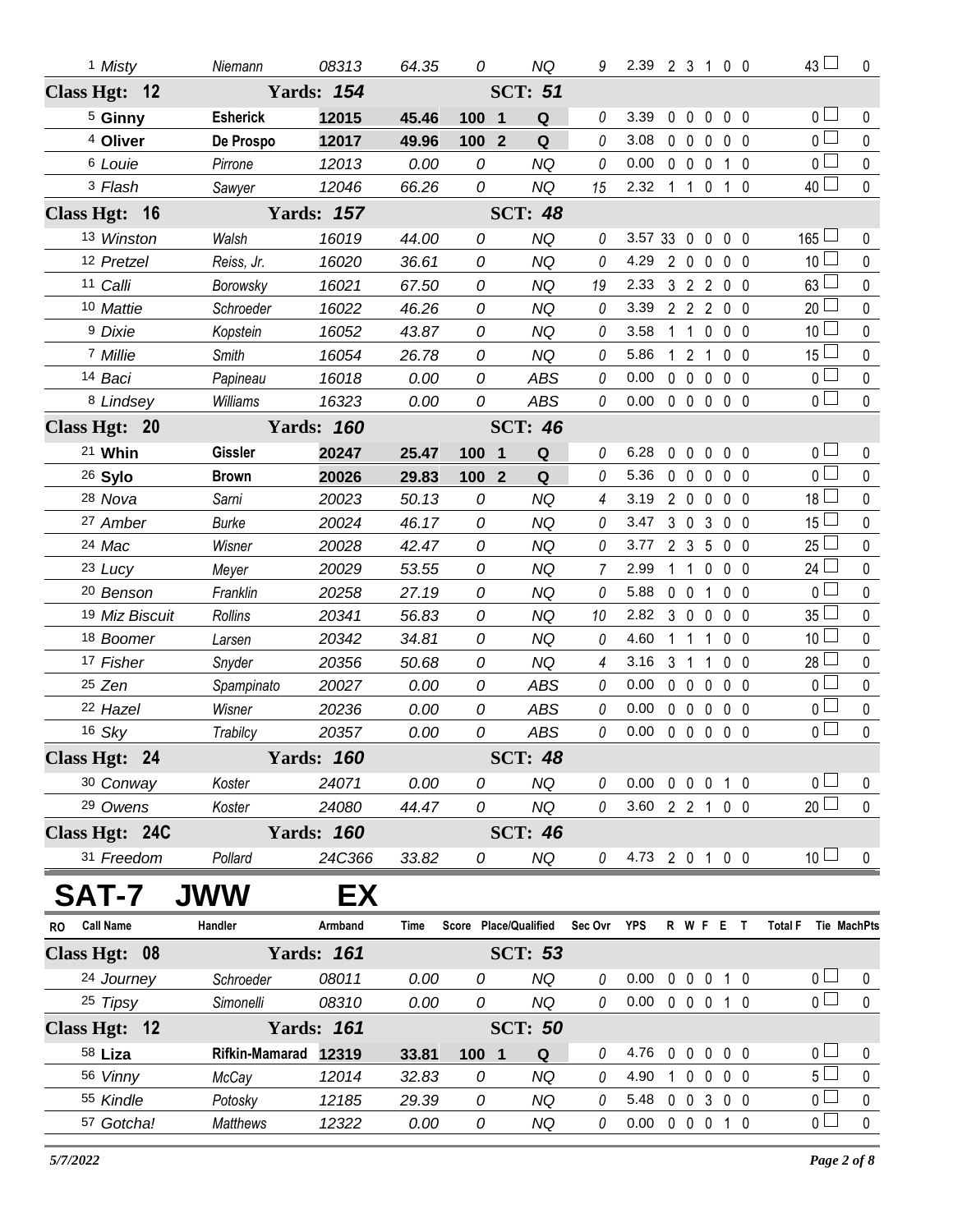|           | Class Hgt: 16             |             |                       | <b>Yards: 165</b>          |       |                       | <b>SCT: 47</b>          |             |         |                            |                               |                     |                     |                          |                               |             |
|-----------|---------------------------|-------------|-----------------------|----------------------------|-------|-----------------------|-------------------------|-------------|---------|----------------------------|-------------------------------|---------------------|---------------------|--------------------------|-------------------------------|-------------|
|           | 96 Tori                   |             | Mandich-Steiger       | 16326                      | 0.00  | 0                     |                         | <b>AIS</b>  | 0       | 0.00                       | $\mathbf{0}$                  | $\overline{0}$      | $\mathbf 0$         | $0\quad 0$               | 0 <sub>0</sub>                | 0           |
|           | 95 Danny                  |             | Condit                | 16327                      | 0.00  | 0                     |                         | <b>NQ</b>   | 0       | 0.00                       |                               | $0\quad 0$          | $\mathbf 0$         | $1\quad0$                | 0 <sub>0</sub>                | 0           |
|           | 94 Sierra                 |             | Dershowitz            | 16328                      | 42.33 | 0                     |                         | <b>NQ</b>   | 0       | 3.90                       |                               | $2 \quad 2 \quad 1$ |                     | 0 <sub>0</sub>           | $20$ $\Box$                   | 0           |
|           | 93 Enzo                   |             | Rifkin-Mamaradl       | 16332                      | 53.55 | 0                     |                         | <b>NQ</b>   | 6       | 3.08                       |                               | 2 <sub>1</sub>      | $\mathbf 0$         | 0 <sub>0</sub>           | $33 -$                        | 0           |
|           | 92 Bea                    |             | Carlson               | 16334                      | 0.00  | 0                     |                         | <b>ABS</b>  | 0       | 0.00                       |                               | $0\quad 0\quad 0$   |                     | 0 <sub>0</sub>           | 0 <sub>1</sub>                | $\mathbf 0$ |
|           | Class Hgt: 20             |             |                       | <b>Yards: 169</b>          |       |                       | <b>SCT: 45</b>          |             |         |                            |                               |                     |                     |                          |                               |             |
|           | 165 Hookah                |             | Abel                  | 20350                      | 25.63 | 100                   | $\blacksquare$          | Q           | 0       | 6.59                       |                               | $0\quad 0$          | $\mathbf 0$         | 0 <sub>0</sub>           | 0 <sub>0</sub>                | 0           |
|           | 163 Kraze                 |             | Lembo                 | 20352                      | 28.48 | 100                   | $\overline{2}$          | Q           | 0       | 5.93                       |                               | $0\quad 0$          | $\mathbf 0$         | $0\quad 0$               | 0 <sub>1</sub>                | 0           |
|           | 170 Casey                 |             | <b>Boster</b>         | 20337                      | 0.00  | 0                     |                         | <b>NQ</b>   | 0       | 0.00                       |                               | $0\quad 0$          | $\mathbf 0$         | 1 0                      | 0 <sub>1</sub>                | 0           |
|           | 169 Grin:)                |             | Ott                   | 20343                      | 30.50 | 0                     |                         | <b>NQ</b>   | 0       | 5.54                       |                               | $1\quad0$           | $\overline{1}$      | 0 <sub>0</sub>           | 5 L                           | 0           |
|           | 168 Rocky                 |             | Veiga                 | 20345                      | 48.84 | 0                     |                         | <b>NQ</b>   | 3       | 3.46                       | 0                             | $\overline{1}$      | $\mathbf{0}$        | 0 <sub>0</sub>           | $14$ $\Box$                   | 0           |
|           | 167 Snap                  |             | Fisher                | 20348                      | 29.69 | 0                     |                         | <b>NQ</b>   | 0       | 5.69                       | 2 <sub>1</sub>                |                     | $\mathbf 0$         | $0\quad 0$               | $15-$                         | 0           |
|           | 166 Woody                 |             | Gibbons               | 20349                      | 25.20 | 0                     |                         | <b>NQ</b>   | 0       | 6.71                       |                               | $0\quad 0$          | 1 0 0               |                          | 0 <sub>1</sub>                | 0           |
|           | 162 Elf                   |             | Esherick              | 20355                      | 53.87 | 0                     |                         | <b>NQ</b>   | 8       | 3.14                       |                               | $3 \quad 3 \quad 4$ |                     | 0 <sub>0</sub>           | 54 L                          | 0           |
|           | 161 Rosie                 |             | Lembo                 | 20228                      | 0.00  | 0                     |                         | <b>ABS</b>  | 0       | 0.00                       |                               | $0\quad 0\quad 0$   |                     | 0 <sub>0</sub>           | 0 <sub>1</sub>                | 0           |
|           | 164 Colbie                |             | Williams              | 20351                      | 0.00  | 0                     |                         | <b>ABS</b>  | 0       | 0.00                       |                               | $0\quad 0$          | $\mathbf 0$         | 0 <sub>0</sub>           | 0 <sub>0</sub>                | $\mathbf 0$ |
|           | Class Hgt: 24             |             |                       | <b>Yards: 169</b>          |       |                       | <b>SCT: 48</b>          |             |         |                            |                               |                     |                     |                          |                               |             |
|           | 194 Grizzly               |             | O'Brien               | 24359                      | 27.96 | 100 1                 |                         | Q           | 0       | 6.04                       | 0                             | $\mathbf{0}$        | $\mathbf 0$         | 0 <sub>0</sub>           | 0 <sub>1</sub>                | 0           |
|           | 193 Mercy                 |             | <b>Phillips</b>       | 24360                      | 46.98 | 0                     |                         | <b>NQ</b>   | 0       | 3.60                       |                               | $1\quad 0$          | $\mathbf 0$         | 0 <sub>0</sub>           | 5 <sub>1</sub>                | $\mathbf 0$ |
|           | 192 Monroe                |             | Schmidt               | 24361                      | 48.58 | 0                     |                         | <b>NQ</b>   | 0       | 3.48                       |                               |                     | 1 2 1 0 0           |                          | 15 <sup>1</sup>               | 0           |
|           | 191 Tallulah              |             | <b>Burke</b>          | 24363                      | 40.75 | 0                     |                         | <b>NQ</b>   | 0       | 4.15                       |                               |                     | $3 \quad 1 \quad 1$ | $0\quad 0$               | $20$ $\Box$                   | $\pmb{0}$   |
|           | <b>SAT-7</b>              |             | <b>JWW</b>            | <b>MAS</b>                 |       |                       |                         |             |         |                            |                               |                     |                     |                          |                               |             |
|           |                           |             |                       |                            |       |                       |                         |             |         |                            |                               |                     |                     |                          |                               |             |
| <b>RO</b> | <b>Call Name</b>          |             | Handler               | Armband                    | Time  | Score Place/Qualified |                         |             | Sec Ovr | <b>YPS</b>                 |                               |                     | R W F E T           |                          | <b>Total F</b><br>Tie MachPts |             |
|           | Class Hgt: 08             |             |                       | <b>Yards: 161</b>          |       |                       | <b>SCT: 53</b>          |             |         |                            |                               |                     |                     |                          |                               |             |
|           | 18 Chyna                  |             | <b>Rifkin-Mamarad</b> | 08142                      | 32.51 | 100                   | $\overline{\mathbf{1}}$ | Q           | 0       | 4.95                       | 0                             | $\mathbf 0$         | $\mathbf 0$         | 0 <sub>0</sub>           | 0 L                           | 20          |
|           | 23 Misty                  |             | Gregory               | 08143                      | 39.43 | 100                   | $\overline{2}$          | Q           | 0       | 4.08                       |                               | $0\quad 0\quad 0$   |                     | 0 <sub>0</sub>           | 0 <sub>0</sub>                | 13          |
|           | 16 Herbie                 |             | Rosario               | 08152                      | 42.30 | 100 3                 |                         | $\mathbf Q$ | 0       | 3.81                       |                               | $0\quad 0\quad 0$   |                     | 0 <sub>0</sub>           | 0 <sub>0</sub>                | 10          |
|           | 14 Annie                  |             | Ulrichsen             | 08154                      | 43.04 | 100 4                 |                         | Q           | 0       | 3.74                       |                               | $0\quad 0$          | $0\quad 0\quad 0$   |                          | $\overline{0}$                | 9           |
|           | 13 Tucker                 |             | <b>Dalton</b>         | 08158                      | 44.01 | 100                   |                         | Q           | 0       | 3.66                       | $\mathbf 0$                   | $\mathbf 0$         | $\mathbf 0$         | 0 <sub>0</sub>           | $\overline{0}$                | 8           |
|           | 19 Zelda                  |             | Huntington            | 08141                      | 63.61 | 0                     |                         | <b>NQ</b>   | 10      | 2.53                       |                               | $\mathbf 0$         | 0                   | $0\quad 0$               | $35 -$                        | 0           |
|           | 21 Myka                   |             | Andrysiak             | 08147                      | 43.60 | 0                     |                         | <b>NQ</b>   | 0       | 3.69                       |                               | 1                   | 0                   | $0\quad 0$               | 10 <sup>L</sup>               | 0           |
|           | 17 Scout                  |             | Loper                 | 08149                      | 56.92 | 0                     |                         | <b>NQ</b>   | 3       | 2.83                       |                               | 1                   | 0                   | $0\quad 0$               | $19\perp$                     | 0           |
|           | 15 Roxie                  |             | Thompson              | 08153                      | 69.27 | 0                     |                         | <b>NQ</b>   | 16      | 2.32                       | 1.                            | $\mathbf 0$         | $\mathbf 0$         | 0 <sub>0</sub>           | 53                            | 0           |
|           | 10 Dreamer                |             | Andrysiak             | 08155                      | 37.10 | 0                     |                         | <b>NQ</b>   | 0       | 4.34                       | 0                             | 1                   | 0                   | $0\quad 0$               | 5 <sup>1</sup>                | 0           |
|           | 12 Sadie                  |             | Gregory               | 08156                      | 40.13 | 0                     |                         | <b>NQ</b>   | 0       | 4.01                       | 1.                            | $\mathbf 0$         | 0                   | $0\quad 0$               | 5 <sup>1</sup>                | 0           |
|           | <sup>9</sup> Yodee        |             | Cioffi-Parker         | 08307                      | 63.88 | 0                     |                         | <b>NQ</b>   | 10      | 2.52                       |                               | $2\quad 0$          | $\mathbf 0$         | 0 <sub>0</sub>           | $40$ $-$                      | 0           |
|           | 8 Yogi                    |             | Snyder                | 08309                      | 49.45 | 0                     |                         | <b>NQ</b>   | 0<br>0  | 3.26<br>5.54               | 2 <sub>1</sub><br>$\mathbf 0$ | 1                   | 1<br>1              | $0\quad 0$<br>$0\quad 0$ | 15 <sup>1</sup>               | 0           |
|           | 7 Tink                    |             |                       |                            |       |                       |                         |             |         |                            |                               |                     |                     |                          | 5 <sub>1</sub>                | 0           |
|           |                           |             | Tranoy                | 08314                      | 29.05 | 0                     |                         | <b>NQ</b>   |         |                            |                               |                     |                     |                          |                               |             |
|           | <sup>20</sup> Reba        |             | Mikita-Kaufhold       | 08317                      | 54.64 | 0                     |                         | <b>NQ</b>   | 1       | 2.95                       | $\mathbf 0$                   | $\mathbf 0$         | 0                   | $0\quad 0$               | 3 <sup>l</sup>                | 0           |
|           | 22 Scrappy                |             | LaGrassa              | 08148                      | 0.00  | 0                     |                         | ABS         | 0       | 0.00                       | 0                             | $\mathbf 0$         | $\mathbf 0$         | $0\quad 0$               | 0 <sub>0</sub>                | 0           |
|           |                           | 11 ZoomZoom | LaGrassa              | 08159                      | 0.00  | 0                     |                         | ABS         | 0       | 0.00                       |                               | $0\quad 0$          | $\mathbf 0$         | 0 <sub>0</sub>           | $\overline{0}$                | $\mathbf 0$ |
|           | Class Hgt: 12<br>33 Pearl |             | Rifkin-Mamaradl       | <b>Yards: 161</b><br>12183 | 0.00  | 0                     | <b>SCT: 50</b>          | AIS         | 0       | $0.00 \t0 \t0 \t0 \t0 \t0$ |                               |                     |                     |                          | $\overline{0}$                | 0           |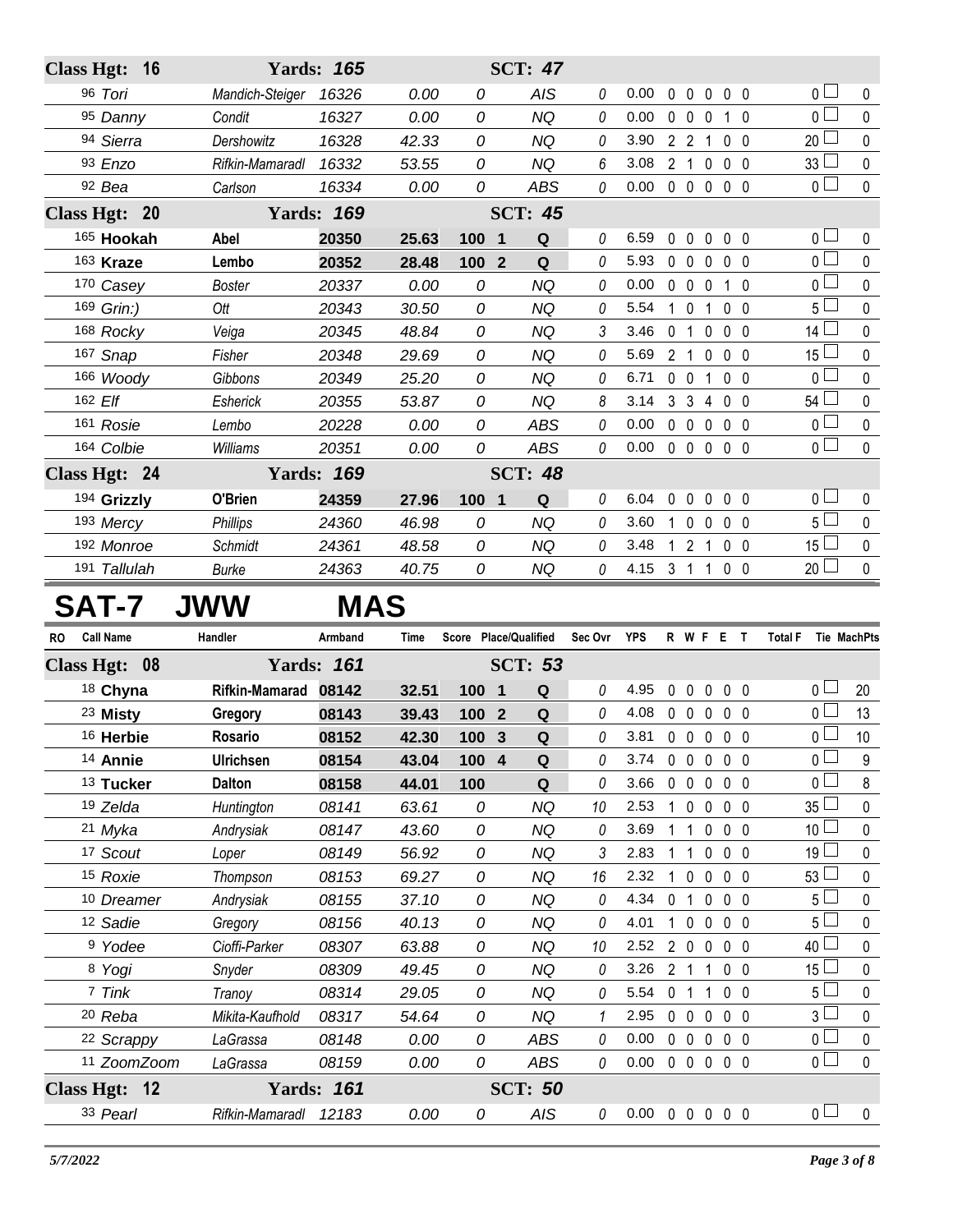| 47 Targhee           | <b>Schroeder</b>      | 12170             | 26.94          | 100 1                 | Q               | 0        | 5.98           |                   | $0\quad 0$        | $\mathbf 0$  | $0\quad 0$                      | 0 <sub>0</sub>                   | 23                       |
|----------------------|-----------------------|-------------------|----------------|-----------------------|-----------------|----------|----------------|-------------------|-------------------|--------------|---------------------------------|----------------------------------|--------------------------|
| 38 Trek              | Wiechmann             | 12186             | 27.73          | 100<br>$\overline{2}$ | $\mathbf Q$     | 0        | 5.81           |                   | $0\quad 0$        | $\mathbf 0$  | 0 <sub>0</sub>                  | 0 <sub>1</sub>                   | 22                       |
| 49 Blaze             | Anderson              | 12167             | 29.40          | $\mathbf{3}$<br>100   | Q               | 0        | 5.48           |                   | $0\quad 0$        | $\mathbf 0$  | 0 <sub>0</sub>                  | 0 L                              | 20                       |
| $50$ Beau            | Preston               | 12165             | 32.15          | $\overline{4}$<br>100 | ${\bf Q}$       | 0        | 5.01           |                   | $0\quad 0$        | $\mathbf 0$  | 0 <sub>0</sub>                  | 0 <sup>1</sup>                   | 17                       |
| 35 Lorde             | <b>Berardino</b>      | 12191             | 35.49          | 100                   | Q               | 0        | 4.54           | $0\quad 0$        |                   | $\mathbf 0$  | 0 <sub>0</sub>                  | 0 L                              | 14                       |
| 48 Star              | <b>Dershowitz</b>     | 12168             | 36.82          | 100                   | ${\bf Q}$       | 0        | 4.37           | $0\quad 0$        |                   | $\mathbf 0$  | 0 <sub>0</sub>                  | 0 <sup>1</sup>                   | 13                       |
| 32 Spice             | <b>Esherick</b>       | 12179             | 38.84          | 100                   | Q               | 0        | 4.15           |                   | $0\quad 0\quad 0$ |              | 0 <sub>0</sub>                  | 0 <sub>1</sub>                   | 11                       |
| 46 Gunner            | Lang                  | 12171             | 39.87          | 100                   | ${\bf Q}$       | 0        | 4.04           |                   | $0\quad 0$        | $\mathbf 0$  | 0 <sub>0</sub>                  | 0 <sub>1</sub>                   | 10                       |
| 30 Zor-el            | Bergmann              | 12192             | 42.71          | 100                   | Q               | 0        | 3.77           |                   | $0\quad 0$        | $\mathbf 0$  | 0 <sub>0</sub>                  | $\overline{0}$                   | 7                        |
| 53 Willie            | Mikita-Kaufhold       | 12164             | 46.60          | 100                   | Q               | 0        | 3.45           |                   | $0\quad 0\quad 0$ |              | 0 <sub>0</sub>                  | 0 <sub>0</sub>                   | $\mathfrak{Z}$           |
| 45 Pippi             | <b>Cornelius</b>      | 12172             | 49.00          | 100                   | Q               | 0        | 3.29           |                   | $0\quad 0$        | $\mathbf 0$  | 0 <sub>0</sub>                  | 0 <sub>0</sub>                   | 1                        |
| 54 Gromit            | <b>Esherick</b>       | 12160             | 50.04          | 100                   | Q               | 0        | 3.22           | $0\quad 0$        |                   | $\mathbf 0$  | 0 <sub>0</sub>                  | 0 <sub>0</sub>                   | $\mathbf 0$              |
| 34 Grace             | Albrizio              | 12166             | 34.80          | 0                     | <b>NQ</b>       | 0        | 4.63           |                   | 2 2 2             |              | $0\quad 0$                      | 20 <sup>L</sup>                  | 0                        |
| 44 Blu               | Dereka                | 12173             | 45.59          | 0                     | <b>NQ</b>       | 0        | 3.53           | $\mathbf 0$       | $\overline{1}$    | 0            | $0\quad 0$                      | $5+$                             | $\pmb{0}$                |
| 43 Maverick          | Edel                  | 12174             | 39.96          | 0                     | NQ              | 0        | 4.03           |                   | $1\quad0$         | $\mathbf 0$  | 0 <sub>0</sub>                  | 5 l                              | 0                        |
| $42$ Joy             | Stoddard              | 12175             | 30.72          | 0                     | <b>NQ</b>       | 0        | 5.24           | $0\quad 0$        |                   | 1            | 0 <sub>0</sub>                  | 0 <sup>1</sup>                   | $\pmb{0}$                |
| 41 Maksim            | Kane                  | 12177             | 29.97          | 0                     | NQ              | 0        | 5.37           | 0 <sub>1</sub>    |                   | 0            | 0 <sub>0</sub>                  | 5 <sup>1</sup>                   | 0                        |
| 40 Victory           | Marlow                | 12180             | 48.03          | 0                     | <b>NQ</b>       | 0        | 3.35           |                   | 4 2 2             |              | 0 <sub>0</sub>                  | 30 <sup>L</sup>                  | $\pmb{0}$                |
| 31 Rue               | Mikita-Kaufhold       | 12181             | 44.29          | 0                     | NQ              | 0        | 3.64           | 0 <sub>1</sub>    |                   | 1            | 0 <sub>0</sub>                  | 5 <sup>1</sup>                   | 0                        |
| 39 Clipper           | Sangenito             | 12184             | 53.79          | 0                     | NQ              | 3        | 2.99           | $\mathbf{1}$      | $\mathbf 0$       | 1            | 0 <sub>0</sub>                  | 14 <sup>L</sup>                  | $\pmb{0}$                |
| 37 Jelly Bean        | Kapetanakis           | 12188             | 48.79          | 0                     | NQ              | 0        | 3.30           | 1.                | $\mathbf 0$       | $\mathbf 0$  | 0 <sub>0</sub>                  | 5 <sup>1</sup>                   | 0                        |
| 36 Moose             | Schiappa              | 12190             | 47.08          | 0                     | <b>NQ</b>       | 0        | 3.42           |                   | 020               |              | 0 <sub>0</sub>                  | 10 $\Box$                        | $\pmb{0}$                |
| 52 Casey             | Brav                  | 12162             | 0.00           | 0                     | <b>ABS</b>      | 0        | 0.00           | $0\quad 0$        |                   | $\mathbf 0$  | 0 <sub>0</sub>                  | 0 <sub>0</sub>                   | 0                        |
|                      |                       |                   |                |                       |                 |          |                |                   |                   |              |                                 |                                  |                          |
| 51 Annabel           | Shriver               | 12163             | 0.00           | 0                     | <b>ABS</b>      | 0        | 0.00           |                   |                   |              | $0\quad 0\quad 0\quad 0\quad 0$ | $\overline{0}$                   | $\mathbf{0}$             |
| Class Hgt: 16        |                       | <b>Yards: 165</b> |                |                       | <b>SCT: 47</b>  |          |                |                   |                   |              |                                 |                                  |                          |
| 85 Rigby             | <b>Suttner</b>        | 16199             | 25.68          | 100 1                 | Q               | 0        | 6.43           | $0\quad 0$        |                   | $\mathbf 0$  | $0\quad 0$                      | 0 <sup>1</sup>                   | 21                       |
| 76 Cynna             | <b>Fischer</b>        | 16212             | 26.43          | 100 <sub>2</sub>      | Q               | 0        | 6.24           |                   | $0\quad 0\quad 0$ |              | $0\quad 0$                      | $0-$                             | 20                       |
| 75 Sweep             | Wurst                 | 16216             | 27.18          | 100<br>3              | Q               | 0        | 6.07           | $0\quad 0$        |                   | 0            | 0 <sub>0</sub>                  | 0 L                              | 19                       |
| 68 Burst             | Kane                  | 16224             | 27.94          | 100 4                 | Q               | $\theta$ | 5.91           |                   | $0\quad 0\quad 0$ |              | 0 <sub>0</sub>                  | 0 <sub>0</sub>                   | 19                       |
| 86 Paprika           | Emmanuelli            | 16198             | 28.25          | 100                   | Q               | 0        | 5.84 0 0 0 0 0 |                   |                   |              |                                 | 0 l                              | 18                       |
| 71 Joey              | Condit                | 16221             | 28.87          | 100                   | Q               | 0        | 5.72           | $0\quad 0\quad 0$ |                   |              | $0\quad 0$                      | 0 <sub>1</sub>                   | 18                       |
| 83 Gremlin           | <b>Bridgwood</b>      | 16202             | 28.89          | 100                   | Q               | 0        | 5.71           | $0\quad 0$        |                   | 0            | 0 <sub>0</sub>                  | 0 l                              | 18                       |
| 66 Skyler            | <b>Pollifrone</b>     | 16329             | 32.09          | 100                   | Q               | 0        | 5.14           | $0\quad 0$        |                   | $\mathbf 0$  | 0 <sub>0</sub>                  | 0 <sub>0</sub>                   | 14                       |
| 81 Sadie             | <b>Baranowski</b>     | 16206             | 34.11          | 100                   | Q               | 0        | 4.84           | 0                 | $\mathbf{0}$      | $\mathbf{0}$ | 0 <sub>0</sub>                  | 0 l                              | 12 <sup>°</sup>          |
| 74 Silk              | <b>Esherick</b>       | 16217             | 38.90          | 100                   | $\mathbf Q$     | 0        | 4.24           | $\mathbf 0$       | $\mathbf 0$       | $\mathbf 0$  | 0 <sub>0</sub>                  | 0 <sub>0</sub>                   | $\,8\,$                  |
| $73$ Emmy            | <b>Borowsky</b>       | 16218             | 41.09          | 100                   | Q               | 0        | 4.02           | $0\quad 0$        |                   | 0            | 0 <sub>0</sub>                  | 0 l                              | 5                        |
| 70 Lark              | <b>Mandich-Steige</b> | 16222             | 47.11          | 100                   | Q               | 0        | 3.50           | $0\quad 0$        |                   | $\mathbf 0$  | 0 <sub>0</sub>                  | 0 L                              | 0                        |
| 91 Tucker            | Powell                | 16193             | 0.00           | 0                     | NQ              | 0        | 0.00           | $0\quad 0$        |                   | 0            | 10                              | 0 <sub>0</sub>                   | 0                        |
| 90 Lila              | <b>Bunin</b>          | 16194             | 36.03          | 0                     | <b>NQ</b>       | 0        | 4.58           | 1                 | -1                | $\mathbf 0$  | 0 <sub>0</sub>                  | 10 <sup>2</sup>                  | 0                        |
| 89 E.V.              | Gichner               | 16195             | 0.00           | 0                     | <b>NQ</b>       | 0        | 0.00           | $0\quad 0$        |                   | 0            | 1 0                             | $\mathbf 0$                      | 0                        |
| 84 Spinner           | Fluet                 | 16201             | 41.11          | 0                     | <b>NQ</b>       | 0        | 4.01           | 1.                | $0\quad 0$        |              | 0 <sub>0</sub>                  | 5 <sup>1</sup>                   | 0                        |
| 82 Cao Runn          | <b>Bryden</b>         | 16204             | 35.13          | 0                     | <b>NQ</b>       | 0        | 4.70           |                   | 2 <sub>2</sub>    | 1            | 0 <sub>0</sub>                  | 20                               | 0                        |
| 80 Rune (Roon)       | Cramer                | 16207             | 36.74          | 0                     | <b>NQ</b>       | 0        | 4.49           | 1                 | $0\quad 0$        |              | 0 <sub>0</sub>                  | 5 <sup>L</sup>                   | 0                        |
| 79 Neutrino          | Reichert              | 16209             | 26.14          | 0                     | <b>NQ</b>       | 0        | 6.31           | $0\quad 0$        |                   | 1            | $0\quad 0$                      | 0 l                              | 0                        |
| 78 Lilac<br>77 ReCon | Davis<br><b>Brown</b> | 16210<br>16211    | 30.89<br>25.85 | 0<br>0                | <b>NQ</b><br>NQ | 0<br>0   | 5.34<br>6.38   | 0 <sub>1</sub>    |                   | 0            | 0 <sub>0</sub><br>0 0 4 0 0     | 5 <sup>1</sup><br>0 <sub>1</sub> | $\mathbf 0$<br>$\pmb{0}$ |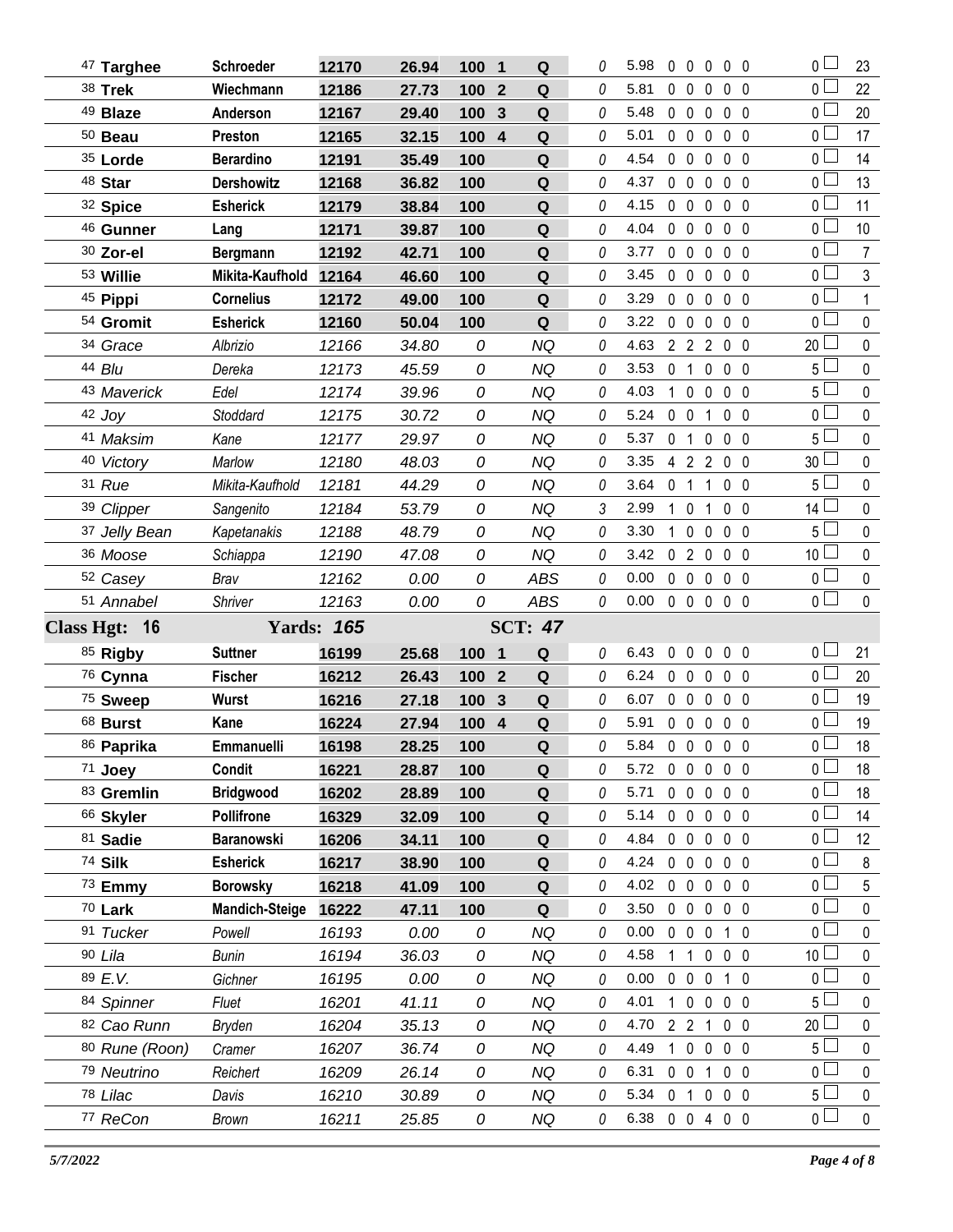| 72 Allie                | Parkin            | 16220             | 0.00          | 0      | NQ                           | 0        | 0.00         | 0              | $\mathbf{0}$                      | 0              | 1 0            |                | 0 L                              | 0              |
|-------------------------|-------------------|-------------------|---------------|--------|------------------------------|----------|--------------|----------------|-----------------------------------|----------------|----------------|----------------|----------------------------------|----------------|
| 69 Allie Oop            | Koziol            | 16223             | 35.58         | 0      | <b>NQ</b>                    | 0        | 4.64         | 1              | $\mathbf 1$                       | 0              |                | 0 <sub>0</sub> | 10 <sup>1</sup>                  | 0              |
| 67 Quicksilver          | Dershowitz        | 16225             | 0.00          | 0      | ΝQ                           | 0        | 0.00         |                | $0\quad 0$                        | 0              |                | $1\quad0$      | 0                                | 0              |
| 88 Surf                 | Wiechmann         | 16196             | 0.00          | 0      | <b>ABS</b>                   | 0        | 0.00         |                | $0\quad 0$                        | 0              |                | 0 <sub>0</sub> | 0 <sub>0</sub>                   | 0              |
| 87 Isabel               | Sutch             | 16197             | 0.00          | 0      | ABS                          | 0        | 0.00         |                | $0\quad 0\quad 0$                 |                | $0\quad 0$     |                | $\overline{0}$                   | 0              |
| Class Hgt: 20           |                   | <b>Yards: 169</b> |               |        | <b>SCT: 45</b>               |          |              |                |                                   |                |                |                |                                  |                |
| 150 Edge                | <b>Fillips</b>    | 20239             | 25.09         | 100 1  | Q                            | 0        | 6.74         | 0              | $\mathbf 0$                       | $\mathbf 0$    |                | 0 <sub>0</sub> | 0 <sub>0</sub>                   | 19             |
| 158 Sir                 | <b>Stevenson</b>  | 20227             | 25.59         | 100    | $\overline{2}$<br>Q          | 0        | 6.60         |                | $0\quad 0$                        | $\mathbf{0}$   |                | 0 <sub>0</sub> | 0 <sub>1</sub>                   | 19             |
| 128 Glitz               | Rohn              | 20272             | 26.29         | 100    | Q<br>3                       | $\theta$ | 6.43         |                | $0\quad 0$                        | $\mathbf 0$    |                | 0 <sub>0</sub> | $\overline{0}$ $\Box$            | 18             |
| 137 Keen                | <b>Dattoma</b>    | 20262             | 26.36         | 100    | $\overline{\mathbf{4}}$<br>Q | 0        | 6.41         |                | $0\quad 0$                        | 0              |                | 0 <sub>0</sub> | 0 l                              | 18             |
| 144 Tag                 | Lechner           | 20249             | 27.80         | 100    | Q                            | 0        | 6.08         |                | 0 <sub>0</sub>                    | $\mathbf 0$    |                | 0 <sub>0</sub> | 0 l                              | 17             |
| 140 <b>Nick</b>         | Wurst             | 20255             | 27.99         | 100    | ${\bf Q}$                    | 0        | 6.04         | $\mathbf{0}$   | $\overline{0}$                    | $\mathbf{0}$   |                | 0 <sub>0</sub> | 0 L                              | 17             |
| 125 Shelby              | <b>Ayers</b>      | 20275             | 29.03         | 100    | $\mathbf Q$                  | 0        | 5.82         | $\mathbf 0$    | $\mathbf 0$                       | $\mathbf 0$    |                | 0 <sub>0</sub> | 0 L                              | 15             |
| 126 Lilu                | O'Brien           | 20274             | 29.59         | 100    | Q                            | 0        | 5.71         |                | $0\quad 0$                        | $\mathbf 0$    |                | 0 <sub>0</sub> | $0-$                             | 15             |
| 131 Peanut              | Cifarelli         | 20269             | 29.73         | 100    | $\mathbf Q$                  | $\theta$ | 5.68         | $\mathbf 0$    | $\mathbf 0$                       | $\mathbf 0$    |                | 0 <sub>0</sub> | 0 <sub>0</sub>                   | 15             |
| 141 Tonks               | Cifarelli         | 20253             | 29.86         | 100    | Q                            | 0        | 5.66         |                | $0\quad 0$                        | 0              |                | 0 <sub>0</sub> | 0 <sub>0</sub>                   | 15             |
| 155 'NSync              | <b>Schmitter</b>  | 20233             | 30.79         | 100    | Q                            | 0        | 5.49         | $\mathbf 0$    | $\mathbf 0$                       | 0              |                | 0 <sub>0</sub> | 0 L                              | 14             |
| 133 Hops                | <b>Mellon</b>     | 20267             | 31.33         | 100    | Q                            | 0        | 5.39         |                | $0\quad 0$                        | 0              |                | 0 <sub>0</sub> | 0 L                              | 13             |
| 153 Byron               | <b>Ulrichsen</b>  | 20235             | 31.56         | 100    | Q                            | 0        | 5.35         | $\mathbf{0}$   | $\overline{0}$                    | $\mathbf 0$    |                | 0 <sub>0</sub> | 0 L                              | 13             |
| 124 Lucy                | <b>Phillips</b>   | 20276             | 31.95         | 100    | Q                            | 0        | 5.29         |                | $0\quad 0$                        | 0              |                | 0 <sub>0</sub> | $0 -$                            | 13             |
| 154 Cadence             | <b>McLoughlin</b> | 20234             | 32.01         | 100    | $\mathbf Q$                  | 0        | 5.28         | $\mathbf 0$    | $\mathbf 0$                       | 0              |                | 0 <sub>0</sub> | 0 <sub>0</sub>                   | 12             |
| 149 Tequila             | Cierpiszewski     | 20241             | 32.62         | 100    | Q                            | 0        | 5.18         |                | $0\quad 0$                        | 0              |                | 0 <sub>0</sub> | 0 L                              | 12             |
| 120 Finley              | <b>Nydam</b>      | 20340             | 33.78         | 100    | Q                            | 0        | 5.00         | $\mathbf 0$    | $\mathbf 0$                       | 0              |                | 0 <sub>0</sub> | 0 <sub>0</sub>                   | 11             |
| 127 Rayce               | Gonchar           | 20273             | 34.58         | 100    | Q                            | 0        | 4.89         |                | $0\quad 0$                        | 0              |                | 0 <sub>0</sub> | 0 L                              | 10             |
| 138 T Rex               | <b>Masters</b>    | 20261             | 36.67         | 100    | Q                            | 0        | 4.61         | 0              | $\mathbf 0$                       | 0              |                | 0 <sub>0</sub> | 0 <sub>0</sub>                   | 8              |
| 156 Cooper              | <b>Mellon</b>     | 20232             | 40.14         | 100    | Q                            | 0        | 4.21         |                | $0\quad 0$                        | 0              |                | 0 <sub>0</sub> | 0 l                              | 4              |
| 159 Dobby               | Cifarelli         | 20226             | 0.00          | 0      | <b>NQ</b>                    | 0        | 0.00         | $\mathbf 0$    | $\mathbf 0$                       | 0              |                | $1\quad0$      | 0 L                              | $\mathbf 0$    |
| 157 Fray                | Abel              | 20229             | 39.06         | 0      | <b>NQ</b>                    | 0        | 4.33         | 2 <sup>7</sup> | $\mathbf{1}$                      | 0              |                | 0 <sub>0</sub> | $15\perp$                        | 0              |
| 152 Lacey               | Quaglietta        | 20237             | 53.51         | 0      | <b>NQ</b>                    | 8        | 3.16         |                | $0\quad 0$                        | $\mathbf 0$    |                | 0 <sub>0</sub> | 24                               | $\pmb{0}$      |
| 151 Bijou               | <b>Biondi</b>     | 20238             | 29.62         | 0      | <b>NQ</b>                    | 0        | 5.71         |                | $0\quad 0$                        | $\mathbf{1}$   | $\mathbf 0$    | 0              | 0                                | 0              |
| 148 Lincoln             | Ferentinos        | 20243             | 28.22         | 0      | <b>NQ</b>                    | 0        | 5.99         |                |                                   | 1 0 1          | 0 <sub>0</sub> |                | 5 l                              | 0              |
| 147 Rosie               | Kealey            | 20244             | 29.75         | 0      | <b>NQ</b>                    | 0        | 5.68         | 0              | $\mathbf{1}$                      | 1              | 0 <sub>0</sub> |                | 5 <sup>1</sup>                   | 0              |
| 146 Skipper             | Bishop            | 20245             | 56.51         | 0      | <b>NQ</b>                    | 11       | 2.99         | $\mathbf{1}$   | $\overline{2}$                    | 1              |                | 0 <sub>0</sub> | 48                               | 0              |
| 145 Trixie              | Parrett           | 20246             | 39.36         | 0      | NQ                           | 0        | 4.29         | 0              | $\mathbf{1}$                      | $\mathbf 0$    | 0 <sub>0</sub> |                | 5 l                              | 0              |
| 143 Ben                 | Kramer            | 20250             | 39.49         | 0      | <b>NQ</b>                    | 0        | 4.28         | 0              | $\mathbf 0$                       | 1              |                | 0 <sub>0</sub> | 0 <sup>1</sup>                   | 0              |
| 142 Mattie              | Gereg             | 20251             | 29.56         | 0      | <b>NQ</b>                    | 0        | 5.72         | 1              | $\mathbf{1}$                      | 1              | 1 0            |                | 10 <sup>1</sup>                  | 0              |
| 136 Nitro               | Chernack          | 20263             | 35.27         | 0      | <b>NQ</b>                    | 0        | 4.79         | $\mathbf{1}$   | $\mathbf 0$                       | $\overline{2}$ | $0\quad 0$     |                | 5 <sub>1</sub>                   | 0              |
| $135$ Jazz              | Zislin            | 20264             | 0.00          | 0      | <b>NQ</b>                    | 0        | 0.00         | 0              | $\mathbf 0$                       | $\mathbf 0$    |                | 1 0            | 0 l                              | 0              |
| 134 Celeste             | Teramoto          | 20265             | 32.53         | 0      | <b>NQ</b>                    | 0        | 5.20         |                | $\mathbf 0$                       | 1              |                | 0 <sub>0</sub> | 5 <sub>1</sub>                   | 0              |
| 132 Rugby               | Wisner            | 20268             | 35.45         | 0      | NQ                           | 0        | 4.77         |                | $\mathbf{1}$                      | 3              | 0 <sub>0</sub> |                | 10 <sup>L</sup>                  | 0              |
| 130 Dahlia              | Halperin          | 20270             | 0.00          | 0      | <b>NQ</b>                    | 0        | 0.00         |                | $0\quad 0$                        | $\mathbf 0$    |                | $1\quad0$      | 0 <sub>0</sub>                   | 0              |
| 129 Mac                 | Budzynski         | 20271             | 35.20         | 0      | <b>NQ</b>                    | 0        | 4.80         |                | 020                               |                |                | 0 <sub>0</sub> | 10 <sup>1</sup>                  | 0              |
| 123 Kenzie              | Cierpiszewski     | 20277             | 39.40         | 0      | <b>NQ</b>                    | 0        | 4.29         | 1              | $\mathbf 0$                       | $\mathbf 0$    |                | 0 <sub>0</sub> | 5 <sub>1</sub>                   | 0              |
| 122 Wish                | Biondi            | 20278             | 30.66         | 0      | <b>NQ</b>                    | 0        | 5.51         |                | $1\quad0$                         | $\overline{2}$ | $0\quad 0$     |                | $5\Box$                          | 0              |
|                         |                   |                   |               |        |                              |          |              |                |                                   |                |                |                |                                  |                |
| 160 Dakota<br>121 Kimba | Alberti           | 20338<br>20339    | 31.17<br>0.00 | 0<br>0 | <b>NQ</b><br>NQ              | 0        | 5.42<br>0.00 | $\mathbf 0$    | $\mathbf{1}$<br>$0\quad 0\quad 0$ | $\overline{2}$ | $1\quad0$      | $0\quad 0$     | 5 <sup>1</sup><br>$\overline{0}$ | 0<br>$\pmb{0}$ |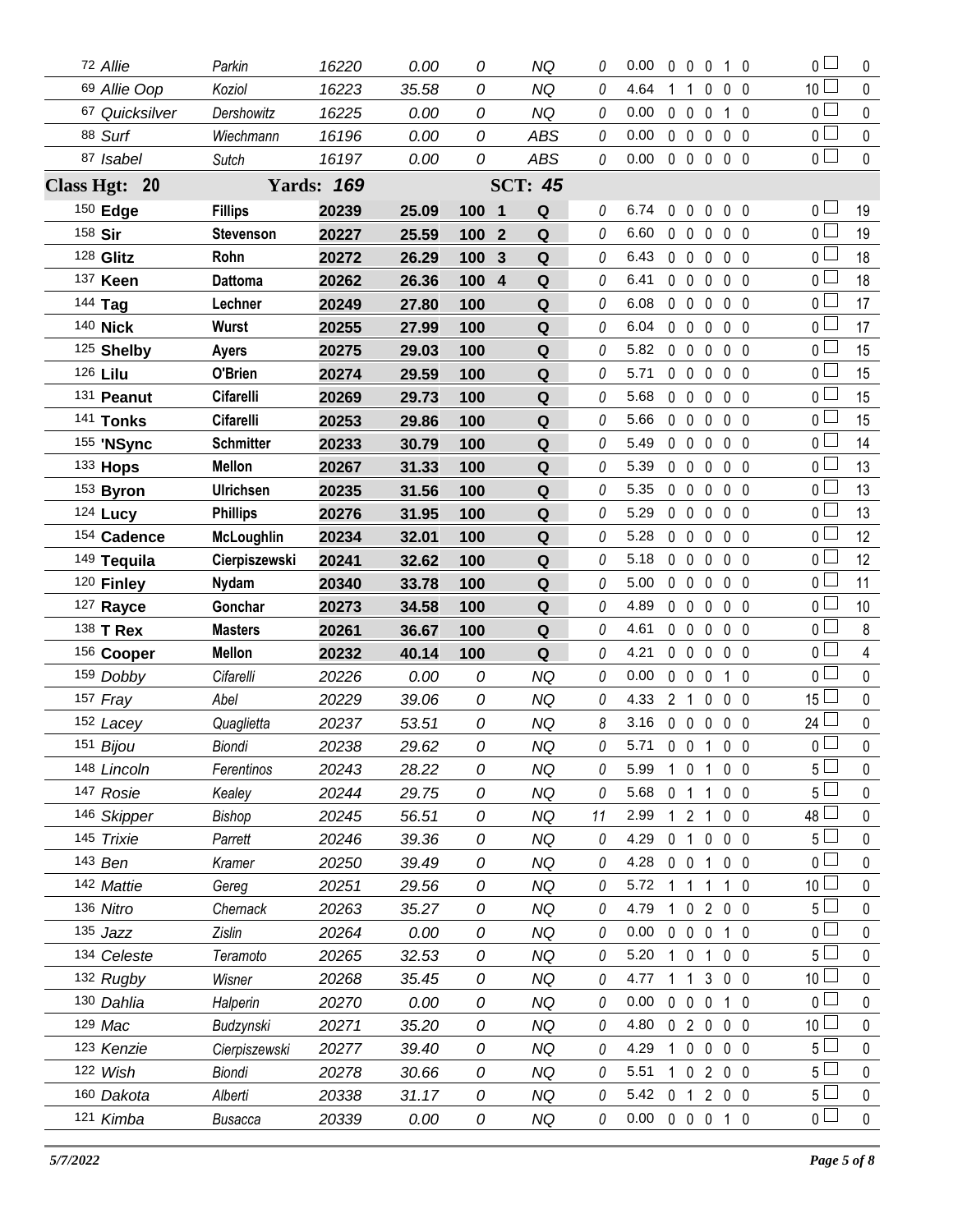| 119 Windy       | Nottingham     | 20354             | 37.88        | 0                              | <b>NQ</b>      | 0 | 4.46 | $\mathbf{0}$<br>$\mathbf{0}$  | 1                              | 0 <sub>0</sub>    |     | 0 <sub>1</sub>  | 0           |
|-----------------|----------------|-------------------|--------------|--------------------------------|----------------|---|------|-------------------------------|--------------------------------|-------------------|-----|-----------------|-------------|
| 139 Chick       | Mosner         | 20259             | 0.00         | 0                              | <b>ABS</b>     | 0 | 0.00 | 0<br>$\mathbf 0$              | 0                              | 0 <sub>0</sub>    |     | $\overline{0}$  | $\pmb{0}$   |
| Class Hgt: 24   |                | <b>Yards: 169</b> |              |                                | <b>SCT: 48</b> |   |      |                               |                                |                   |     |                 |             |
| 185 Trudy       | Carberry       | 24290             | 31.40        | 100<br>$\mathbf 1$             | Q              | 0 | 5.38 | 0<br>$\mathbf{0}$             | $\mathbf{0}$                   | 0 <sub>0</sub>    |     | $\overline{0}$  | 16          |
| 179 Shambhu     | <b>Thorpe</b>  | 24297             | 32.02        | 100<br>$\overline{2}$          | Q              | 0 | 5.28 | $\mathbf 0$<br>$\mathbf{0}$   | 0                              | $0\quad 0$        |     | $\overline{0}$  | 15          |
| 190 Glory       | Gonchar        | 24281             | 32.85        | 100<br>$\overline{3}$          | Q              | 0 | 5.14 | $\mathbf 0$<br>$\mathbf{0}$   | $\mathbf{0}$                   | 0 <sub>0</sub>    |     | $\overline{0}$  | 15          |
| 186 Stevie Girl | <b>Evans</b>   | 24289             | 33.56        | 100<br>$\overline{\mathbf{4}}$ | Q              | 0 | 5.04 | $\Omega$<br>$\Omega$          | $\Omega$                       | 0 <sub>0</sub>    |     | $\overline{0}$  | 14          |
| 189 Declan      | Solakian       | 24283             | 39.42        | 100                            | Q              | 0 | 4.29 | $\Omega$<br>$\Omega$          | $\Omega$                       | $\Omega$          | - 0 | $\overline{0}$  | 8           |
| 187 Enda        | Novak          | 24288             | 41.40        | 100                            | Q              | 0 | 4.08 | 0<br>$\mathbf 0$              | $\Omega$                       | 0 <sub>0</sub>    |     | $_0$ $\Box$     | 6           |
| 197 Rio         | Barlics        | 24280             | 37.58        | 0                              | <b>NQ</b>      | 0 | 4.50 | $\mathbf{0}$                  | $\overline{2}$<br>$\mathbf{0}$ | $0\quad 0$        |     | 10 <sup>1</sup> | 0           |
| 195 Kai         | Thorpe         | 24282             | 43.82        | 0                              | <b>NQ</b>      | 0 | 3.86 | $\mathbf 0$<br>1              | $\mathbf 0$                    | 0 <sub>0</sub>    |     | 5 <sub>1</sub>  | 0           |
| 188 Boone       | Coderre        | 24285             | 0.00         | 0                              | NQ             | 0 | 0.00 | $\Omega$<br>$\Omega$          | $\Omega$                       | $1\quad$ $\Omega$ |     | $_0$ $\Box$     | 0           |
| 181 Ryder       | <b>Barlics</b> | 24294             | 38.97        | 0                              | <b>NQ</b>      | 0 | 4.34 | 0                             | 0                              | $\mathbf 0$       | - 0 | $5\Box$         | $\mathbf 0$ |
| 178 Tsavo       | Odgers         | 24296             | 50.63        | 0                              | <b>NQ</b>      | 2 | 3.34 | $\mathbf{0}$                  | $\mathbf{0}$                   | 0 <sub>0</sub>    |     | 11 $\square$    | 0           |
| 196 Doc         | McIlhenny      | 24284             | 0.00         | 0                              | <b>ABS</b>     | 0 | 0.00 | $\mathbf 0$<br>$\mathbf 0$    | $\mathbf 0$                    | $0\quad 0$        |     | $\overline{0}$  | $\mathbf 0$ |
| 184 Hunter      | Pactwa         | 24292             | 0.00         | 0                              | <b>ABS</b>     | 0 | 0.00 | $\mathbf 0$<br>$\overline{0}$ | $\mathbf{0}$                   | 0 <sub>0</sub>    |     | $\overline{0}$  | $\mathbf 0$ |
| 180 Dublin      | McIlhenny      | 24295             | 0.00         | 0                              | <b>ABS</b>     | 0 | 0.00 | $\Omega$<br>$\mathbf{0}$      | $\mathbf{0}$                   | $0\quad 0$        |     | $\overline{0}$  | 0           |
| 182 Carson      | Durocher       | 24358             | 0.00         | 0                              | <b>ABS</b>     | 0 | 0.00 | $\Omega$<br>$\Omega$          | $\Omega$                       | $0\quad 0$        |     | $\overline{0}$  | 0           |
| 183 Journey     | Wirkowski      | 24365             | 0.00         | 0                              | ABS            | 0 | 0.00 | $\mathbf 0$<br>$\overline{0}$ | 0                              | $0\quad 0$        |     | $\overline{0}$  | 0           |
| <b>SAT-7</b>    | <b>JWW</b>     |                   | <b>NOV P</b> |                                |                |   |      |                               |                                |                   |     |                 |             |

## **R Place/Qualified MachPts RO Call Name Handler Armband Time Score Sec Ovr YPS W F E T Total F Tie Class Hgt: 04 Yards:** *119* **SCT:** *57* 1 *Cherry Santomauro 04032 0.00 0 AIS 0* 0.00 0 0 0 0 0 0 0 **Class Hgt: 12 Yards:** *121* **SCT:** *49* 7 *Ripley Powell 12034 34.34 0 NQ 0* 3.52 2 0 2 0 0 10 0 **Class Hgt: 20 Yards:** *123* **SCT:** *49* 23 **Rigel Bowen 20038 50.93 99 1 Q** *1* 2.42 0 0 0 0 0 1 0 24 *Jewel Tobin 20037 0.00 0 NQ 0* 0.00 0 0 0 1 0 0 0

## **SAT-7 JWW OPEN P**

| <b>RO</b> | Call Name                          | Handler | Armband | Time  | Score | <b>Place/Qualified</b> | Sec Ovr | YPS RWFE |       |  | <b>Total F</b> |                 | Tie MachPts |
|-----------|------------------------------------|---------|---------|-------|-------|------------------------|---------|----------|-------|--|----------------|-----------------|-------------|
|           | Class Hgt: 16<br><b>Yards: 160</b> |         |         |       |       | <b>SCT: 51</b>         |         |          |       |  |                |                 |             |
|           | <sup>15</sup> Louie                | Pratt   | 16035   | 49.71 |       | ΝQ                     |         | 3.22     | 22200 |  |                | 20 <sup>L</sup> |             |

## **SAT-7 JWW EX P**

| <b>RO</b> | <b>Call Name</b>   | Handler   | Armband           | Time  | Score Place/Qualified |                | Sec Ovr | <b>YPS</b> | R             | WF. | Е                 |     | Total F |       | <b>Tie MachPts</b> |
|-----------|--------------------|-----------|-------------------|-------|-----------------------|----------------|---------|------------|---------------|-----|-------------------|-----|---------|-------|--------------------|
|           | Class Hgt: 04      |           | <b>Yards: 161</b> |       |                       | <b>SCT: 58</b> |         |            |               |     |                   |     |         |       |                    |
|           | <sup>6</sup> Carly | Noguchi   | 04298             | 54.75 | 100<br>$\blacksquare$ | Q              |         | 2.94       | $\cup$        |     | $0\quad 0\quad 0$ |     |         | ∩ —   |                    |
|           | Class Hgt: 16      |           | <b>Yards: 169</b> |       |                       | <b>SCT: 50</b> |         |            |               |     |                   |     |         |       |                    |
|           | 118 $Gia$          | Gelsinger | 16301             | 45.42 | 0                     | ΝQ             | 0       | 3.72       |               |     | $0\quad 0\quad 0$ |     |         | $5 -$ |                    |
|           | 117 Pepper         | Mruk      | 16302             | 40.66 | 0                     | ΝQ             | 0       | 4.16       | $\mathcal{P}$ |     | $\Omega$          | - 0 |         | 15    |                    |
|           | Class Hgt: 20      |           | <b>Yards: 169</b> |       | <b>SCT: 53</b>        |                |         |            |               |     |                   |     |         |       |                    |
|           | 177 Zooka          | Ambrogi   | 20304             | 35.33 | 0                     | ΝQ             |         | 4.78       |               |     | 200               |     |         | 0 l   |                    |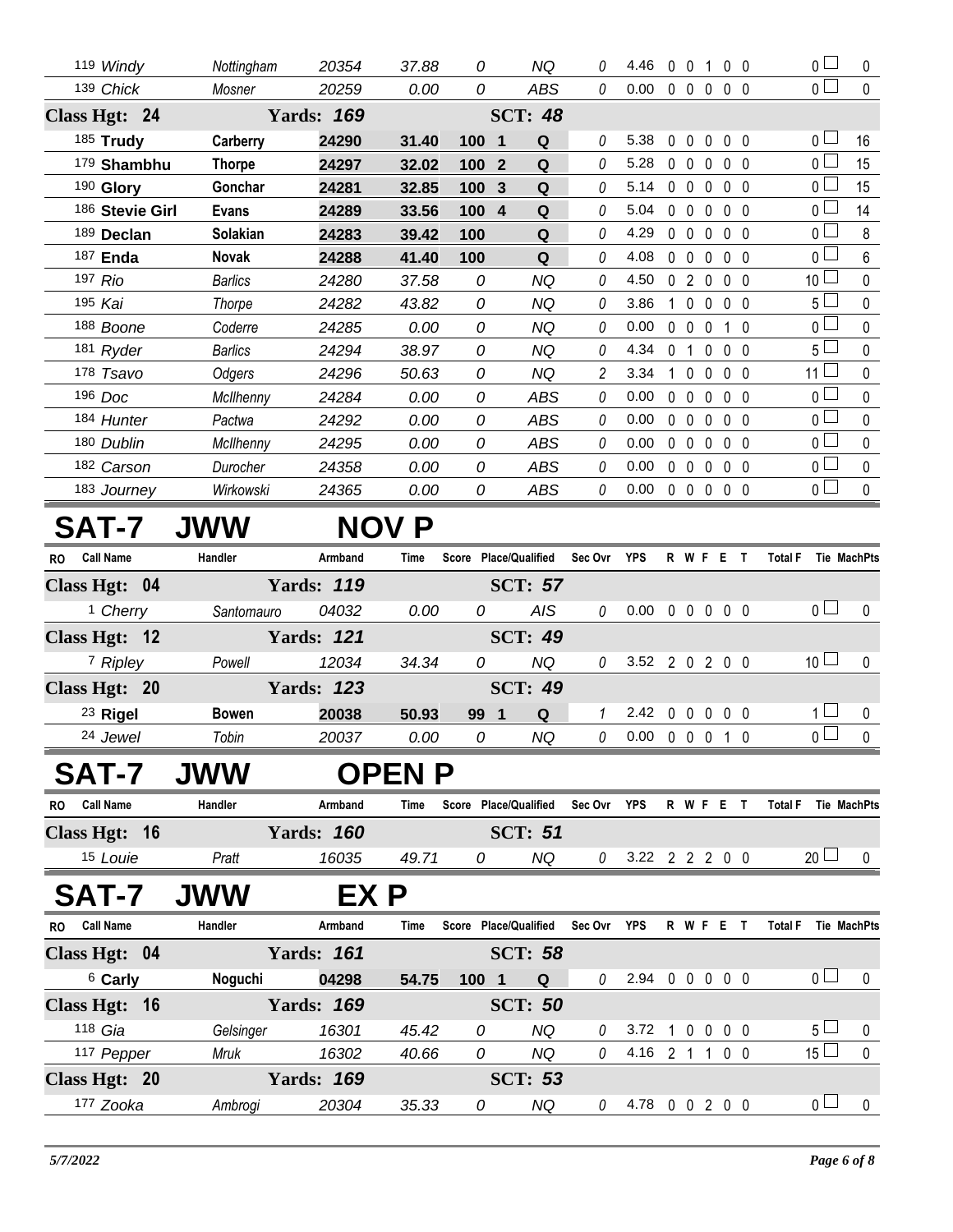| <b>SAT-7</b>             | <b>JWW</b>       |                   | <b>MAS P</b> |                  |                       |          |                |                |                     |                |                |                                  |                  |
|--------------------------|------------------|-------------------|--------------|------------------|-----------------------|----------|----------------|----------------|---------------------|----------------|----------------|----------------------------------|------------------|
| <b>Call Name</b><br>RO   | Handler          | Armband           | Time         |                  | Score Place/Qualified | Sec Ovr  | <b>YPS</b>     |                | R W F E T           |                |                | <b>Total F</b>                   | Tie MachPts      |
| Class Hgt: 04            |                  | <b>Yards: 161</b> |              |                  | <b>SCT: 58</b>        |          |                |                |                     |                |                |                                  |                  |
| $1$ CC                   | Masch            | 04090             | 31.53        | 100 1            | Q                     | 0        | 5.11           |                | $0\quad 0\quad 0$   |                | $0\quad 0$     | 0 <sub>1</sub>                   | 26               |
| <sup>5</sup> River       | Masch            | 04087             | 0.00         | 0                | <b>NQ</b>             | 0        | 0.00           |                | $0\quad 0$          | 0              | $1\quad0$      | 0 <sub>l</sub>                   | $\mathbf 0$      |
| 4 Elvis                  | Loper            | 04088             | 58.01        | 0                | <b>NQ</b>             | 0        | 2.78           |                | $0\quad 0$          | $\mathbf{1}$   | 0 <sub>0</sub> | 0 <sub>0</sub>                   | $\pmb{0}$        |
| 3 Max                    | Brav             | 04091             | 0.00         | 0                | <b>NQ</b>             | 0        | 0.00           |                | $0\quad 0\quad 0$   |                | $1\quad0$      | $\overline{0}$                   | 0                |
| <sup>2</sup> Ace         | Santomauro       | 04092             | 0.00         | 0                | <b>ABS</b>            | 0        | 0.00           |                | $0\quad 0\quad 0$   |                | 0 <sub>0</sub> | 0 <sup>2</sup>                   | 0                |
| Class Hgt: 08            |                  | <b>Yards: 161</b> |              |                  | <b>SCT: 55</b>        |          |                |                |                     |                |                |                                  |                  |
| 27 Jeter                 | Logan            | 08096             | 32.20        | 100 1            | Q                     | 0        | 5.00           | $\mathbf 0$    | $\mathbf 0$         | $\mathbf 0$    | 0 <sub>0</sub> | 0 <sub>1</sub>                   | 22               |
| 29 Kylie                 | Parkin           | 08093             | 38.74        | 0                | <b>NQ</b>             | $\theta$ | 4.16           | $\mathbf{1}$   | $\mathbf 0$         | $\mathbf 0$    | 0 <sub>0</sub> | 5 <sub>1</sub>                   | $\mathbf 0$      |
| 28 Boots                 | Potts            | 08095             | 30.55        | 0                | <b>NQ</b>             | 0        | 5.27           |                | $0\quad 0\quad 0$   |                | 1 0            | $\overline{0}$                   | 0                |
| 26 Berkeley              | Smey             | 08299             | 47.98        | 0                | <b>NQ</b>             | $\theta$ | 3.36           |                | 2 2 2 0 0           |                |                | $20$ $\Box$                      | $\Omega$         |
| Class Hgt: 12            |                  | <b>Yards: 165</b> |              |                  | <b>SCT: 52</b>        |          |                |                |                     |                |                |                                  |                  |
| $61$ Ferris B.           | <b>Stevenson</b> | 12108             | 28.54        | 100 1            | Q                     | 0        | 5.78           | 0              | $\mathbf 0$         | $\mathbf 0$    | 0 <sub>0</sub> | 0 <sub>0</sub>                   | 23               |
| 62 Bizzy                 | Goodspeed        | 12106             | 30.88        | 100 <sub>2</sub> | Q                     | 0        | 5.34           |                | $0\quad 0$          | $\overline{0}$ | 0 <sub>0</sub> | 0 <sup>1</sup>                   | 21               |
| 59 Joey                  | <b>Albrizio</b>  | 12110             | 35.19        | 100 3            | Q                     | 0        | 4.69           |                | $0\quad 0$          | $\mathbf{0}$   | 0 <sub>0</sub> | 0 <sub>1</sub>                   | 16               |
| 64 Mica                  | <b>Brown</b>     | 12101             | 37.71        | 100 4            | Q                     | 0        | 4.38           | $\mathbf 0$    | $\mathbf 0$         | $\mathbf{0}$   | 0 <sub>0</sub> | 0 <sup>1</sup>                   | 14               |
| 65 Selene                | <b>Brown</b>     | 12100             | 38.69        | 0                | <b>NQ</b>             | 0        | 4.26           |                | $1\quad1$           | 1              | 0 <sub>0</sub> | 10 <sup>1</sup>                  | $\mathbf 0$      |
| 63 Quiz                  | Simonelli        | 12103             | 37.61        | 0                | <b>NQ</b>             | 0        | 4.39           |                | $1\quad1$           | 0              | 0 <sub>0</sub> | 10 <sup>1</sup>                  | $\mathbf 0$      |
| 60 Shelby                | Sparrow          | 12109             | 0.00         | 0                | <b>ABS</b>            | 0        | 0.00           |                | $0\quad 0\quad 0$   |                | 0 <sub>0</sub> | $\overline{0}$                   | $\mathbf 0$      |
| Class Hgt: 16            |                  | <b>Yards: 169</b> |              |                  | <b>SCT: 50</b>        |          |                |                |                     |                |                |                                  |                  |
| 116 Eve                  | Rohn             | 16111             | 28.48        | 100 1            | Q                     | 0        | 5.93           | 0              | $\mathbf 0$         | $\mathbf 0$    | 0 <sub>0</sub> | 0 <sub>1</sub>                   | 21               |
| 113 Carly                | <b>Ayers</b>     | 16116             | 29.76        | 100 2            | Q                     | 0        | 5.68           |                | $0\quad 0$          | $\mathbf 0$    | 0 <sub>0</sub> | 0 <sub>0</sub>                   | 20               |
| 100 Prize                | <b>Fillips</b>   | 16132             | 31.44        | 100              | $\mathbf{3}$<br>Q     | 0        | 5.38           |                | $0\quad 0$          | $\mathbf 0$    | 0 <sub>0</sub> | 0 <sub>0</sub>                   | 18               |
| 101 Leverage             | <b>Brown</b>     | 16131             | 33.04        | 100 4            | Q                     | 0        | 5.12           |                | $0\quad 0$          | $\mathbf 0$    | 0 <sub>0</sub> | 0 <sup>2</sup>                   | 16               |
| 106 Mackenzie            | <b>Sullivan</b>  | 16124             | 38.11        | 100              | Q                     | 0        | 4.43           | $\mathbf 0$    | $\overline{0}$      | $\mathbf{0}$   | 0 <sub>0</sub> | 0 <sub>1</sub>                   | 11               |
| 112 Kindle               | <b>Teramoto</b>  | 16117             | 38.43        | 100              | ${\bf Q}$             | $\theta$ | 4.40           |                | $0\quad 0\quad 0$   |                | 0 <sub>0</sub> | $\overline{0}$                   | 11               |
| 115 Rosy                 | Halperin         | 16113             | 33.00        | 0                | <b>NQ</b>             | 0        | 5.12           | $\overline{1}$ | $\mathbf 0$         | $\mathbf 0$    | 0 <sub>0</sub> | 5 <sub>1</sub>                   | 0                |
| 97 Jack                  | Borowsky         | 16114             | 42.08        | 0                | <b>NQ</b>             | 0        | 4.02           | 1.             | $\mathbf{0}$        | 0              | 0 <sub>0</sub> | 5 <sub>1</sub>                   | 0                |
| 111 Rookie               | Covino           | 16119             | 43.12        | 0                | <b>NQ</b>             | 0        | 3.92           | $\mathbf 0$    | $\mathbf 1$         | 0              | $0\quad 0$     | 5 <sup>L</sup>                   | 0                |
| 110 Blitz                | Aldrich          | 16120             | 0.00         | 0                | <b>NQ</b>             | 0        | 0.00           |                | $0\quad 0$          | $\overline{0}$ | 1 0            | 0 <sup>1</sup>                   | 0                |
| 109 Fuzzle Wuzzle        | Diaz             | 16121             | 0.00         | 0                | <b>NQ</b>             | 0        | 0.00           |                | 020                 |                | 0 <sub>0</sub> | 10 <sup>L</sup>                  | 0                |
| 108 Gypsy Rose           | Gonchar          | 16122             | 50.14        | 0                | <b>NQ</b>             | 0        | 3.37           |                | $1\quad 0$          | 1              | $0\quad 0$     | 5 <sub>1</sub>                   | 0                |
| 107 Maddy                | Merwin           | 16123             | 30.85        | 0                | <b>NQ</b>             | 0        | 5.48           |                | -1                  | 1              | $0\quad 0$     | 10 <sup>2</sup>                  | 0                |
| 105 Tilly                | Kappus           | 16127             | 33.36        | 0                | <b>NQ</b>             | 0        | 5.07           | $\mathbf{1}$   | $\overline{1}$      | $\mathbf 0$    | 0 <sub>0</sub> | 10 <sup>1</sup>                  | 0                |
| 104 Harbor               | Nydam            | 16128             | 51.57        | 0                | <b>NQ</b>             | 1        | 3.28           |                | $2\quad0$           | $\overline{0}$ | 0 <sub>0</sub> | $13\perp$                        | 0                |
| 103 A.V.                 | Bridgwood        | 16129             | 28.03        | 0                | <b>NQ</b>             | 0        | 6.03           |                | $0\quad 0$          | $\mathbf{1}$   | $0\quad 0$     | 0 <sub>1</sub><br>0 <sub>0</sub> | 0                |
| 102 Foster               | Ulrichsen        | 16130             | 49.01        | 0                | <b>NQ</b>             | 0        | 3.45           |                | $0\quad 0$          | 1              | $0\quad 0$     | $\overline{0}$                   | 0                |
| 99 Ella                  | McLoughlin       | 16133             | 37.15        | 0                | <b>NQ</b>             | 0        | 4.55<br>2.59   |                | $0\quad 0$          | $\mathbf{1}$   | $0\quad 0$     |                                  | $\pmb{0}$        |
| 98 Clipper<br>114 Marlie | Barber           | 20346             | 65.28        | 0<br>0           | <b>NQ</b>             | 15       | 0.00           |                | $0\quad 0$<br>00000 | $\mathbf 0$    | $0\quad 0$     | $45\Box$<br>$\overline{0}$       | 0<br>$\mathbf 0$ |
|                          | Gernhardt        | 16115             | 0.00         |                  | ABS                   | 0        |                |                |                     |                |                |                                  |                  |
| Class Hgt: 20            |                  | <b>Yards: 169</b> |              |                  | <b>SCT: 53</b>        |          |                |                |                     |                |                |                                  |                  |
| 174 Cushla               | <b>Brown</b>     | 20137             | 32.11        | 100 1            | Q                     | 0        | 5.26 0 0 0 0 0 |                |                     |                |                | 0 <sub>0</sub>                   | 20               |